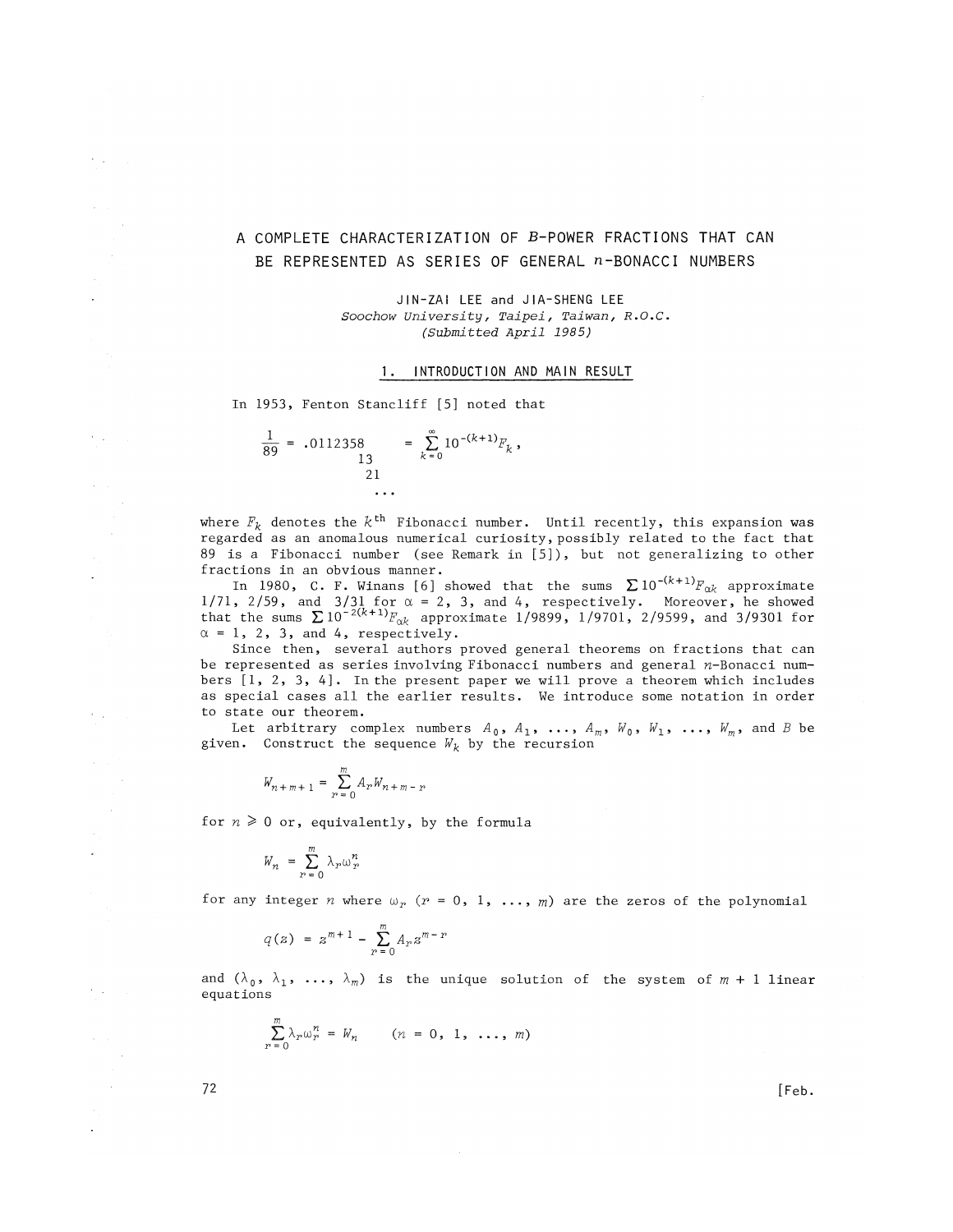(see [2], p. 35). Finally, we introduce, for any integer  $\alpha$ ,

$$
M(m) = \prod_{r=0}^{m} (B - \omega_r^{\alpha}).
$$

**Theorem:** For integers  $\alpha \geq 1$ ,  $\beta \geq 0$ , and any complex B satisfying

$$
\max_{0 \leq r \leq m} \left| \omega_r^{\alpha} / B \right| \, < \, 1,
$$

we have the formula

$$
M(m) \cdot \sum_{k=0}^{\infty} B^{-k} W_{\alpha k + \beta} = B \cdot \sum_{r=0}^{m} \lambda_r \omega_r^{\beta} \cdot \prod_{\substack{0 \le k \le m \\ k \ne r}} (B - \omega_k^{\alpha}).
$$

Remark: In the above formula, *M(m)* and the right-hand side are in fact integers if *B*,  $A_0$ ,  $A_1$ , ...,  $A_m$ ,  $W_0$ ,  $W_1$ , ...,  $W_m$  are all integers.

Now we can comment on earlier results in more detail. In 1981, Hudson and Winans [1] handled the case of the ordinary Fibonacci sequence with  $\beta = 0$ ,  $B =$  $10<sup>n</sup>$ . According to [3] and [4], their result can be written as

$$
\sum_{k=1}^{\infty} 10^{-n(k+1)} F_{\alpha k} = \frac{F_{\alpha}}{10^{2n} - 10^{n} L_{\alpha} - (-1)^{\alpha}},
$$

where  $L_{\alpha}$  denote the Lucas numbers. Also in 1981, Long [4] treated the case of the general Fibonacci sequence, i.e.,  $m = 1$  and arbitrary  $A_0$ ,  $A_1$ ,  $W_0$ ,  $W_1$ , and *B*, with the restriction, however, to  $\alpha = 1$ ,  $\beta = 0$ . In 1985, Köhler [2] gave the generalization for arbitrary  $m$ ,  $A_0$ ,  $A_1$ , ...,  $A_m$ ,  $W_0$ ,  $W_1$ , ...,  $W_m$ ,  $B$ , again with the restriction to  $\alpha = 1$ ,  $\beta = 0$ . His result is

$$
\sum_{k=1}^{\infty} B^{-k} W_{k-1} = p(B) / q(B),
$$

where p is a polynomial of degree  $m$  with explicitly given coefficients. Also in 1985, Lee [3] discussed the cases *m* = 1 and *m = 2 of* general Fibonacci and Tribonacci sequences with arbitrary  $\alpha$  and  $\beta$ . The results of [3] will be deduced from our Theorem in Examples 1 and 2 below. For this purpose, we introduce the notation

$$
S_n = \sum_{r=0}^m \omega_r^n, \quad L(m) = M(m) \cdot \sum_{k=0}^\infty B^{-k} W_{\alpha k + \beta}.
$$

Proof of Theorem: We have

$$
\sum_{k=0}^{\infty} B^{-k} W_{\alpha k + \beta} = \sum_{k=0}^{\infty} B^{-k} \sum_{r=0}^{m} \lambda_r \omega_r^{\alpha k + \beta}
$$
  
= 
$$
\sum_{r=0}^{m} \lambda_r \omega_r^{\beta} \left( \sum_{k=0}^{\infty} (B^{-1} \omega_r^{\alpha})^k \right) = B \sum_{r=0}^{m} \lambda_r \omega_r^{\beta} \cdot \frac{1}{B - \omega_r^{\alpha}}.
$$

Convergence is guaranteed by the condition on  $B$ . In the same way, we obtain

1987] 73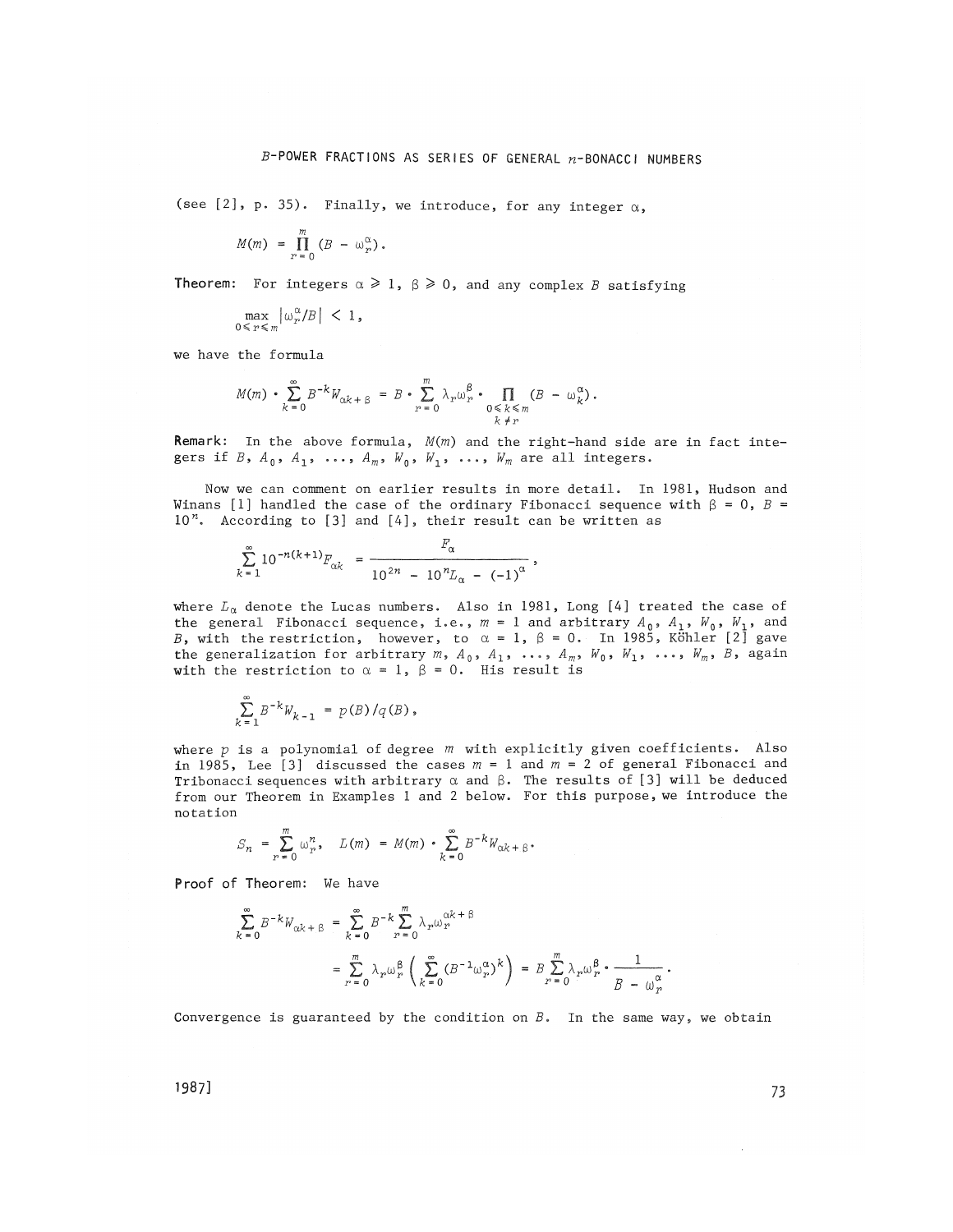$B$ -POWER FRACTIONS AS SERIES OF GENERAL  $n$ -BONACCI NUMBERS

$$
\sum_{k=1}^{\infty} B^{-k} W_{\alpha k + \beta} = \sum_{r=0}^{m} \lambda_r \omega_r^{\beta} \cdot \frac{\omega_r^{\alpha}}{B - \omega_r^{\alpha}}.
$$

Multiplying with *M(m)* yields the Theorem.

 $\epsilon_{\rm{max}}$ 

 $\epsilon$  $\sim$ 

 $\alpha = \frac{1}{2}$ 

Remark: Partial sums of the series in our Theorem can be expressed by these series, according to the formula

$$
B^{n} \cdot \sum_{k=0}^{\infty} B^{-k} W_{\alpha k + \beta} = B^{n} \cdot \sum_{k=0}^{n} B^{-k} W_{\alpha k + \beta} + \sum_{k=1}^{\infty} B^{-k} W_{\alpha k + (\alpha n + \beta)}.
$$

*2.* **EXAMPLES** 

**Example 1:** The general Fibonacci sequence. Take  $m = 1$ . Then we have

$$
W_{n+2} = A_0 W_{n+1} + A_1 W_n,
$$
  
\n
$$
M(1) = (B - \omega_0^{\alpha})(B - \omega_1^{\alpha}) = B^2 - BS_{\alpha} + (-A_1)^{\alpha},
$$
  
\n
$$
\sum_{k=1}^{\infty} B^{-k} W_{\alpha k + \beta} = {\lambda_0 \omega_0^{\alpha + \beta}(B - \omega_1^{\alpha}) + \lambda_1 \omega_1^{\alpha + \beta}(B - \omega_0^{\alpha})} / M(1)
$$
  
\n
$$
= (B W_{\alpha + \beta} - (-A_1)^{\alpha} W_{\beta}) / M(1),
$$
  
\n
$$
\sum_{k=0}^{\infty} B^{-k} W_{\alpha k + \beta} = B (B W_{\beta} - (-A_1)^{\alpha} W_{\beta - \alpha}) / M(1).
$$

As to the partial sums, we get

$$
\sum_{k=0}^{n} B^{n-k} W_{\alpha k+\beta} = B^{n} L(1) / M(1) - \sum_{k=1}^{\infty} B^{-k} W_{\alpha k+\alpha n+\beta}
$$
  
= 
$$
\frac{B^{n} L(1) - BW_{\alpha (n+1)+\beta} + (-A_1)^{\alpha} W_{\alpha n+\beta}}{B^{2} - B S_{\alpha} + (-A_1)^{\alpha}}.
$$

These formulas are equal to Theorems  $l-3$  of  $[3]$ .

**Example** 2: The general Tribonacci sequence. Take  $m = 2$ . Then we obtain

$$
W_{n+3} = A_0 W_{n+2} + A_1 W_{n+1} + A_2 W_n,
$$
  
\n
$$
M(2) = B^3 - B^2 S_{\alpha} + B A_2^{\alpha} S_{-\alpha} - A_2^{\alpha},
$$
  
\n
$$
\sum_{k=1}^{\infty} B^{-k} W_{\alpha k + \beta} = (B^2 W_{\alpha + \beta} + B(W_{2\alpha + \beta} - S_{\alpha} W_{\alpha + \beta}) + A_2^{\alpha} W_{\beta})/M(2),
$$
  
\n
$$
\sum_{k=0}^{\infty} B^{-k} W_{\alpha k + \beta} = B(B^2 W_{\beta} + B(W_{\alpha + \beta} - S_{\alpha} W_{\beta}) + A_2^{\alpha} W_{\beta - \alpha})/M(2),
$$
  
\n
$$
\sum_{k=0}^{\infty} B^{n-k} W_{\alpha k + \beta} = B^n L(2) / M(2) - \sum_{k=1}^{\infty} B^{-k} W_{\alpha k + \alpha n + \beta}
$$

( continued)

74 and 2008, the set of the set of the set of the set of the set of the set of the set of the set of the set of the set of the set of the set of the set of the set of the set of the set of the set of the set of the set of